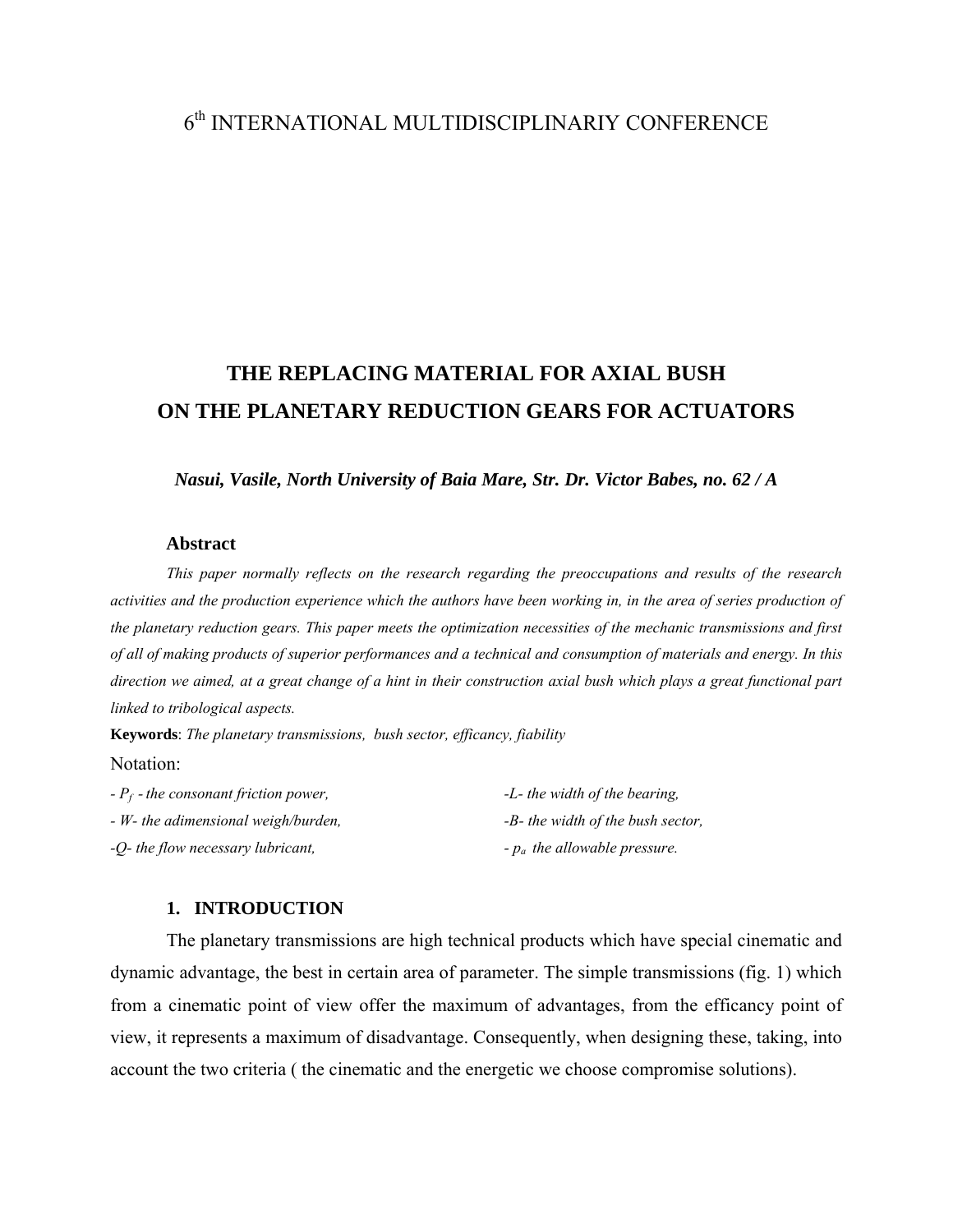We know many papers on the tribological aspects which affect the efficancy planetary transmissions. In general when designing planetary reduction gears we use bearing with rolling bearing, but there are after functional hints which play a part in reducing the frictions, such as the axial bush of the roll type which are found within the frontal surfaces of the dented wheels of satellite type and support of



Fig.1. Planetary train gear

satellite carrier. These take over the axial forces that result from the gear with bent dents working as axial bush. Their importance is great conversing the functionality and the energetic consumption as well as the weight done with the purpose of optimizing this type of axial bush in designing the planetary reduction gears is necessary due to the large series of production as well as their effects on the efficiency and the fiability. The behavior under loading of different synthesis materials proves the decrease of the portent capacity at more reduced values than the initial one in time at the mould of portent capacity and oiled classical bushes increases (fig. 2) [6]

 This paper is structured on 3 parts, the introduction, the  $2<sup>nd</sup>$  part –the methodological principles of designing the axial bush and the third part –the experimental research. We took into consideration the bearing on planetary reduction gears made series at SC Angred SA. Fig.2. The portent capacity [6]



## **2. THE DIMENSIONING OF THE AXIAL BEARING**

The dimensioning of the axial bearing at the planetary reduction gears, the construction of the axial bush planetary mechanism according to the figure 1 is shown is figure 2, to 3 satellite wheels which contains two axial bush each so, in all, on a reduction gear, there are 6 hints called rolls. These are made of an antifriction material, non ironed mixture and has a circular shape which ensures the reduction of the frictions between the mobile parts of the mechanism. The pattern of calculation regarding the dimensioning for such a type of bush taken into account contains Fig.3. Axial bearing

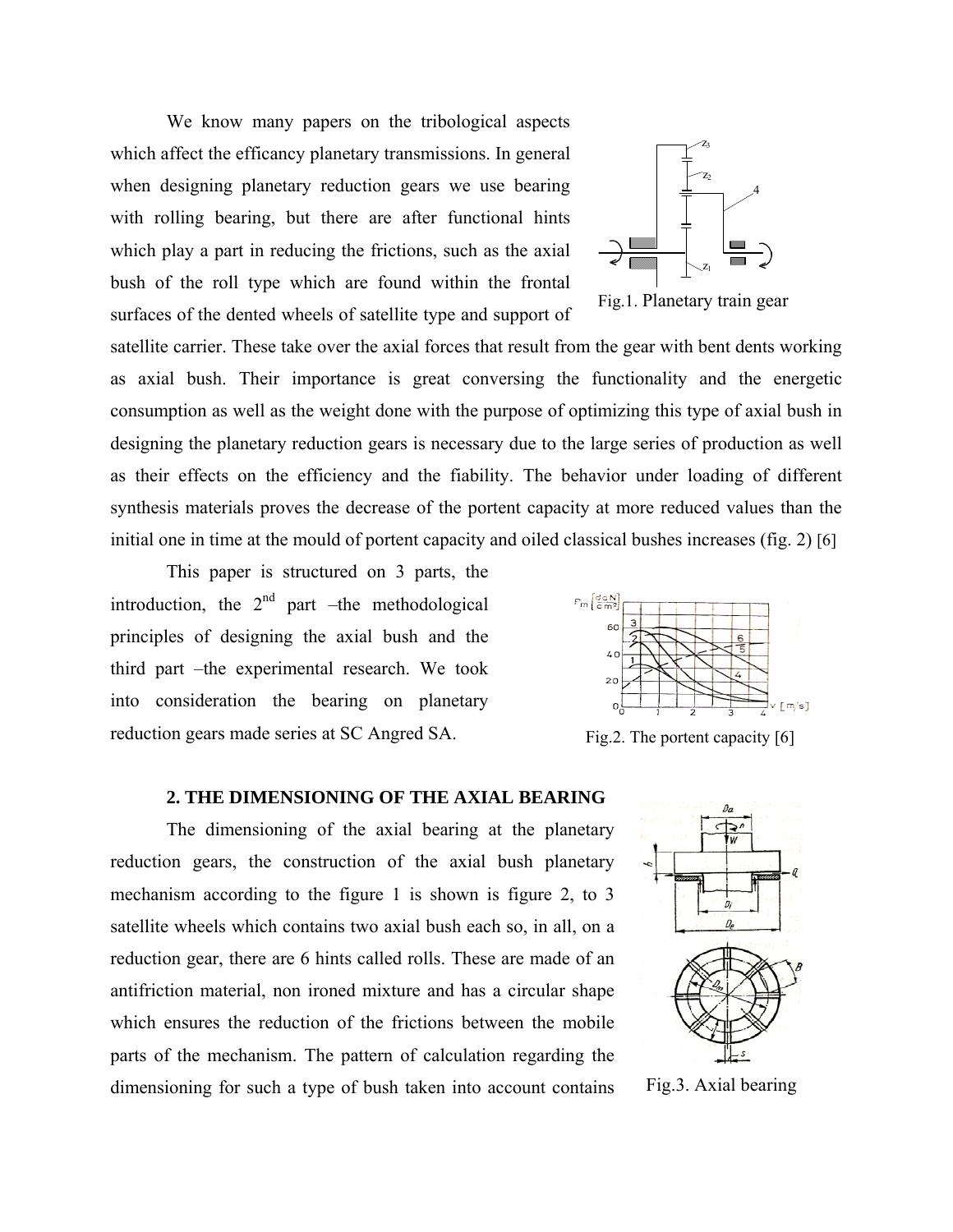the following determining the external diameter  $D<sub>e</sub>$  because of the contract pressure) checking the heating and establishing the conditions of lubrication. We consider the following conditions with possible limited friction on a planetary transmission. The geometric elements of such a type of axial bush are represented in figure 4.

The external diameter,

$$
D_e = \sqrt{\frac{4W}{k \cdot \pi (1 - \beta^2) \cdot p_a}}, \quad \text{[mm]},
$$
 (1)

where



Fig.4. Axial bush

k is a coefficient for increasing the surface owing to the presence of the lubrication channels,  $k = 0.80...0.95$ .

β- adimensional coefficient,  $β = D_e / D_i$ , the usual,  $β = 0,4..0,6$ .

pa the allowable pressure which, in the case of the couple of material cast iron on bronze on copper is 90 daN/cm<sup>2</sup>.

## *Checking the heating.*

These are done calculating the medium temperature of the bearing by the energetic consumption or the calculation the characteristic result  $p_m$ .  $v_m$  and comparing it to the allowable values. The value of the diameter of the axial bush is imposed by the construction, the interior one by the axis of the satellite wheels and the exterior one should not overpass the bottom diameter of these wheels

## *Checking the parameters of these lubrication*

In certain conditions of these bearing use can ensure an almost fluid lubrication by the effect of thermical distortions of thermical breakdown. We indicate the following calculation;

The recommended maximum weight

$$
F = k_1 \left( D_e^2 - D_i^2 \right) \text{ [N]}.
$$
 (2)

The dissipated power by frictions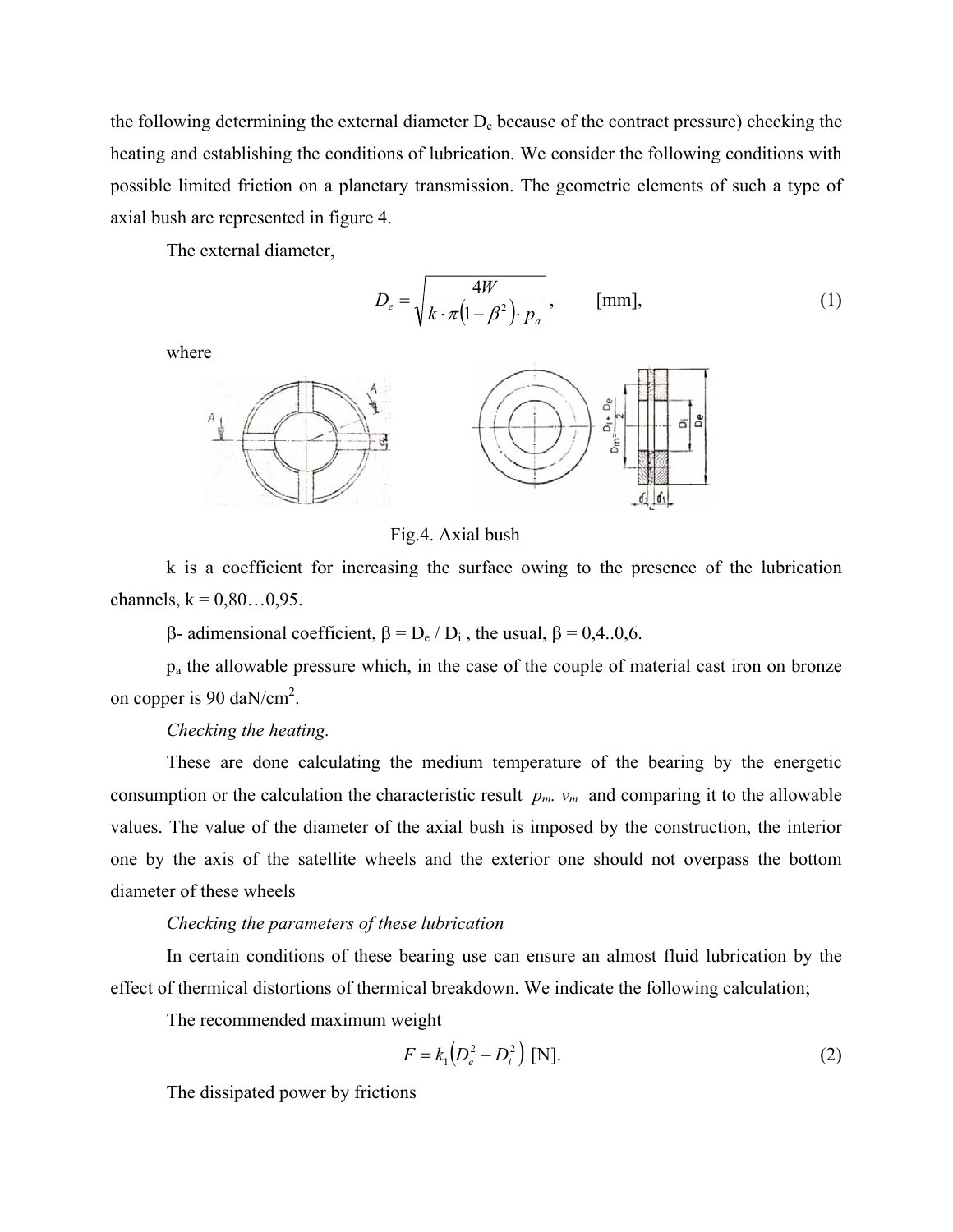$$
P_f = k_2 \cdot n \cdot D_m \cdot F \quad \text{[w]},
$$
\n<sup>(3)</sup>

where:

n –rotation speed

D- the medium diameter

F- the maximum weight

The necessary lubricant to limit the increase temperature over  $20^0$  C

$$
Q = k_3 \cdot P_f \quad [m^3/s],\tag{4}
$$

in which:  $k_1 = 0.3$ ;  $k_2 = 7.10^{-5}$ ;  $k_3 = 3.10^{-8}$ 

The object of the optimization to increase the performances of bearing is to establish the couple of material and of the values of adimensional parameters D / D; L / B., of the number of sectors  $n_s$  separated from the channels of lubrication and of the coefficient of designing the circular surface, defined by the expression, usual  $\varphi = 0.8...0.9$ 

$$
\varphi = \frac{B \cdot n_s}{\pi \cdot D_m} \,. \tag{5}
$$

This coefficient is useful to be taking into consideration and at this of bearing because it has a special effect on the use and the thermical balance.

The planetary reduction gears functions in this direction with two types of lubricants and that is it by insertion, by sinking it or oiling under high precision where the thermic regime is overpassed. By experimental research we can find the best area of this parameter  $\varphi$  on the couple of material.

#### **3. THE EXPERIMENTAL RESEARCH**

These researches have focused mainly on establishing the best material for the axial bush and of the parameters  $\varphi$ , of the way the circular surfaces function. Compared to the size and the character of the evolution of the weight as well as according to other functional conditions which reflects directly on the quality of the material of bearing, this should be closing to ensure an exploitation with maximum of fiability we especially have to take into consideration aspects such as resistance to tiredness and the propriety of antifriction, the used lubricants, the behavior at friction and the thermic regime of working, and the fabrication cost.

The structure of the axial bush of roll type is presented in the following figure achieved in the existent phase by refining the non ironed composition Bz10T mould for replacement and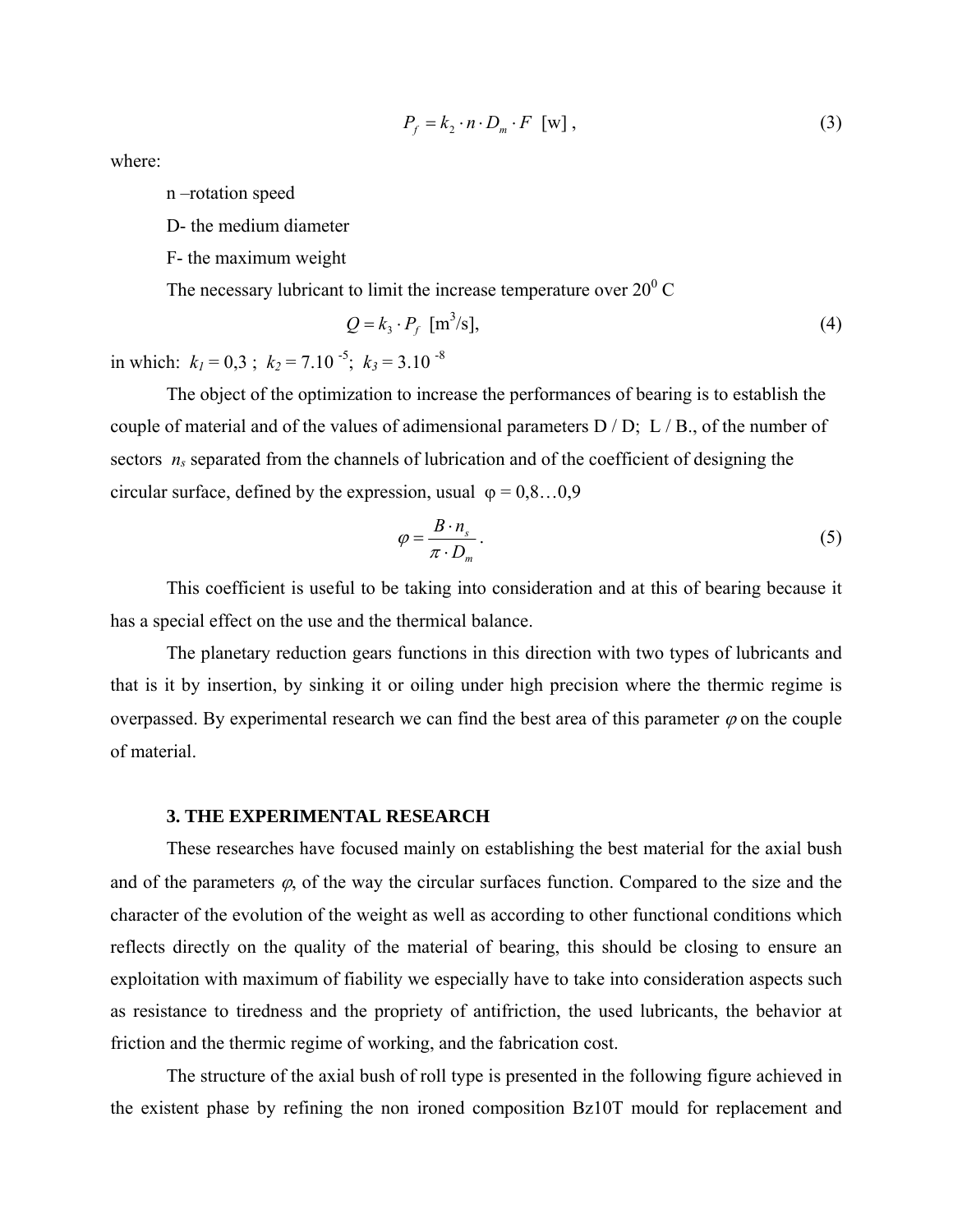experimental research was made of synthesis material on iron symbol FU-E10-64, the same as the mixture. The proprieties of the synthesis material are the following: Composition: Cu-Sn sau Cu Al 10 Fe 3; Density 6,4 -6,8 gr. /cm<sup>3</sup>; Static loading < 1200 daN/ cm<sup>2</sup>; Maximum linear sped 6 m /s; Allowable loading p.v = max 18; Turation of regime  $n \le 30,000$  rot/min; Temperature working  $-20^{\circ}$  ..+80° C; the oiled structure.

The research consisted of endurance evidence ( of duration) on the basis of a research program which consisted of loading on the stand two sizes of bush (25 x 12 x3 ; 30 x 20 x 3,5 ) when functioning under loading. The measured parameters are



represented in the table 1. Fig. 5. The pattern of the trial stand with brake for loading The measured parameters Table 1.

| N <sub>o</sub> | The name of the parameters                 | Measured values |               |                       | Obs.   |
|----------------|--------------------------------------------|-----------------|---------------|-----------------------|--------|
| crt.           |                                            | <b>UM</b>       | $1 - 3 - 1$   | $2 - 3 - 1$           |        |
| $\overline{1}$ | The medium absorbed power                  | kW              | 4,9.          | 7,6                   |        |
| 2              | The turation of entrance                   | rot/min         | 1460          | 1460                  |        |
| 3              | The moment of braking.                     | $d$ a $N$ m     | 10            | 24                    |        |
| $\overline{4}$ | The medium temperature,                    | $\rm ^{o}C$     | 46,72 °C      | $40^{\circ}$ C        |        |
| 5              | The duration of the evidence: - when empty | hour            | $\mathcal{L}$ | $\overline{2}$        | $\ast$ |
|                | -when loaded.                              | h               | 81            | 181                   |        |
| 6              | Level of medium noise                      | $< C_{7} 70$    | $< C_{7} 70$  | $<$ C <sub>z</sub> 70 |        |

\* Observations: An hour clockwise and an hour counterclockwise

The pattern of the measurement stand is presented in figure 5. The stand is of the open a open type and contains batteries, an electric engine , the reduction gear to bi tried on aid a brake a with metallic powder. The size of the used material was determined by measuring the thickness of the bush noting small values of these after the endurance evidence, such as we have shown in the table 2, for a series of 6 pieces fixed on a reduction gear.